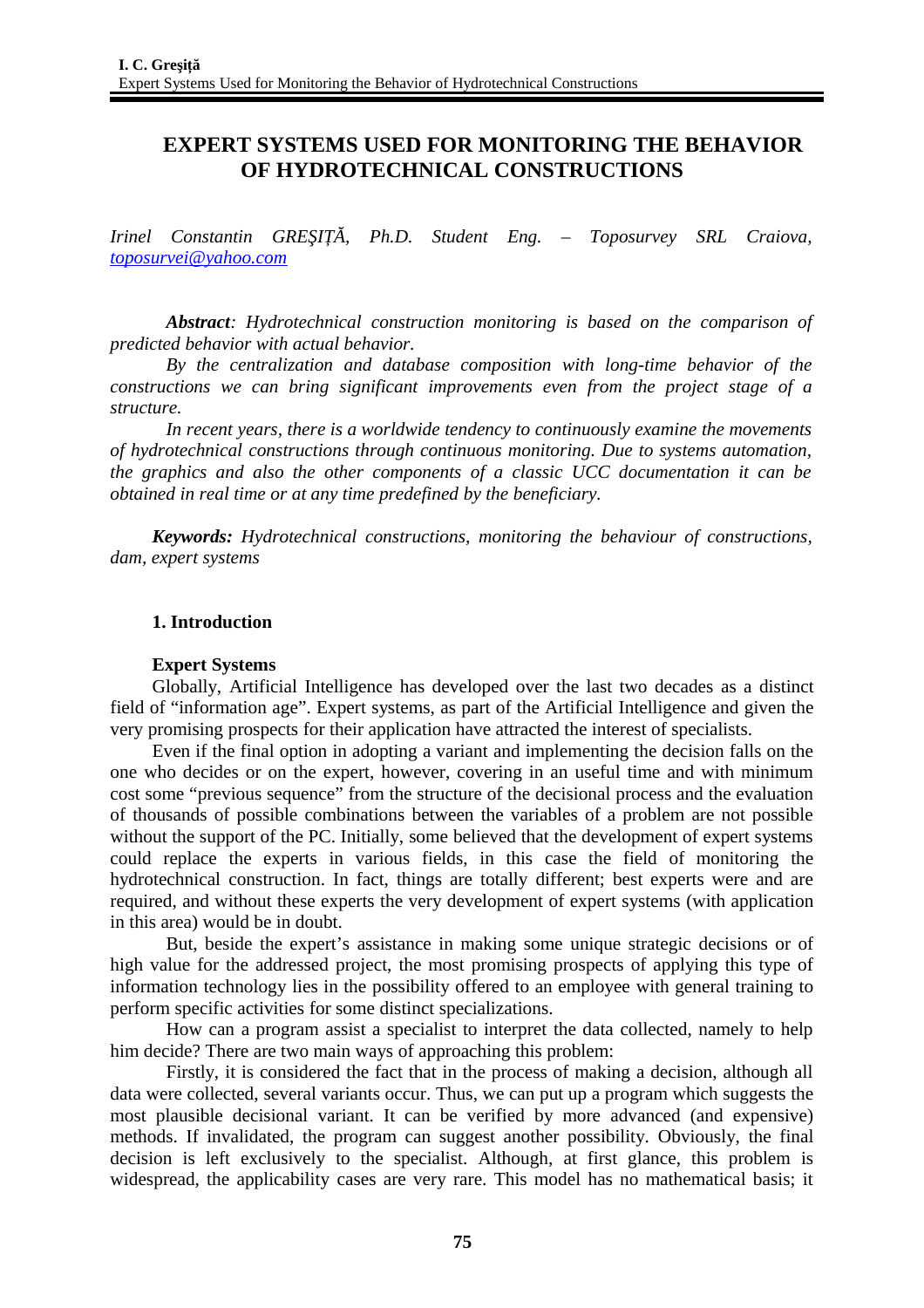encapsulates in a matrix the knowledge from books, articles and personal experiences in an empirical way.

A second way to approach a program assisting an expert is the simulation of the specialist's reasoning. A program similar to an automated theorem demonstrator which, based on assumptions, through inference mechanisms, infers the decision, is build. The program should incorporate pieces of knowledge needed to develop the reasoning. This type of program has been called knowledge-based system (KBS). KBS name is primarily used in Britain ant the U.S.; these programs were known as expert systems. For KBS, the first models were influenced by programming languages existent during 1955-1970 (FORTRAN, COBOL ). For this, the most common model was, at that time, the Flowchart. Data structure used in this case is an orientated graph over which is applied a chain logical evaluation mechanism (branch chain logic). The graph nodes may contain pieces of knowledge (symbols, sentences) and/or logic operations. A node may have one or more entries (arcs oriented towards that node) and one "exit" which can be multiplied. Through arcs, the nodes transmit to each other the truth values (True/False).



Fig.1. The scheme of an orientated graph node.

The presented system works properly only if the output will show a single True value and the rest will be False, in all cases of use (possible sets of assumptions). The disadvantage of this model lies in the complexity that the graph can reach for a larger set of pieces of knowledge. Inevitably, this complexity leads to errors in operation (there is no decision or there are more decisions occurring) that are very difficult to debug. Adding new nodes can lead to unexpected behavior of the system.

An Expert System (ES) is a program that provides solutions at the quality offered by a specialist for problems from a narrow field. Building such programs involves extracting information from specialists in the field and codifying them into a language compatible with the computer.

An Expert System has two important features:

**a. Transparency**: requires that the performed reasoning can be followed by the user, which allows him to intervene for choosing a preferred route.

**b. Slight Change**: refers to the possibility of simple knowledge foundation updating and the use of the same nucleus for different knowledge foundations (which, however, have the same structure).

Expert Systems are called knowledge-based systems because of the nature of processed information. Knowledge can be represented by rules, semantic networks, neural networks and hybrid models. Using the rules is the most widespread method of representation. The most important aspect within the presented architecture is the separation of Inference Machine from the processed information thus allowing the Expert System's Nucleus to be used for knowledge from various fields.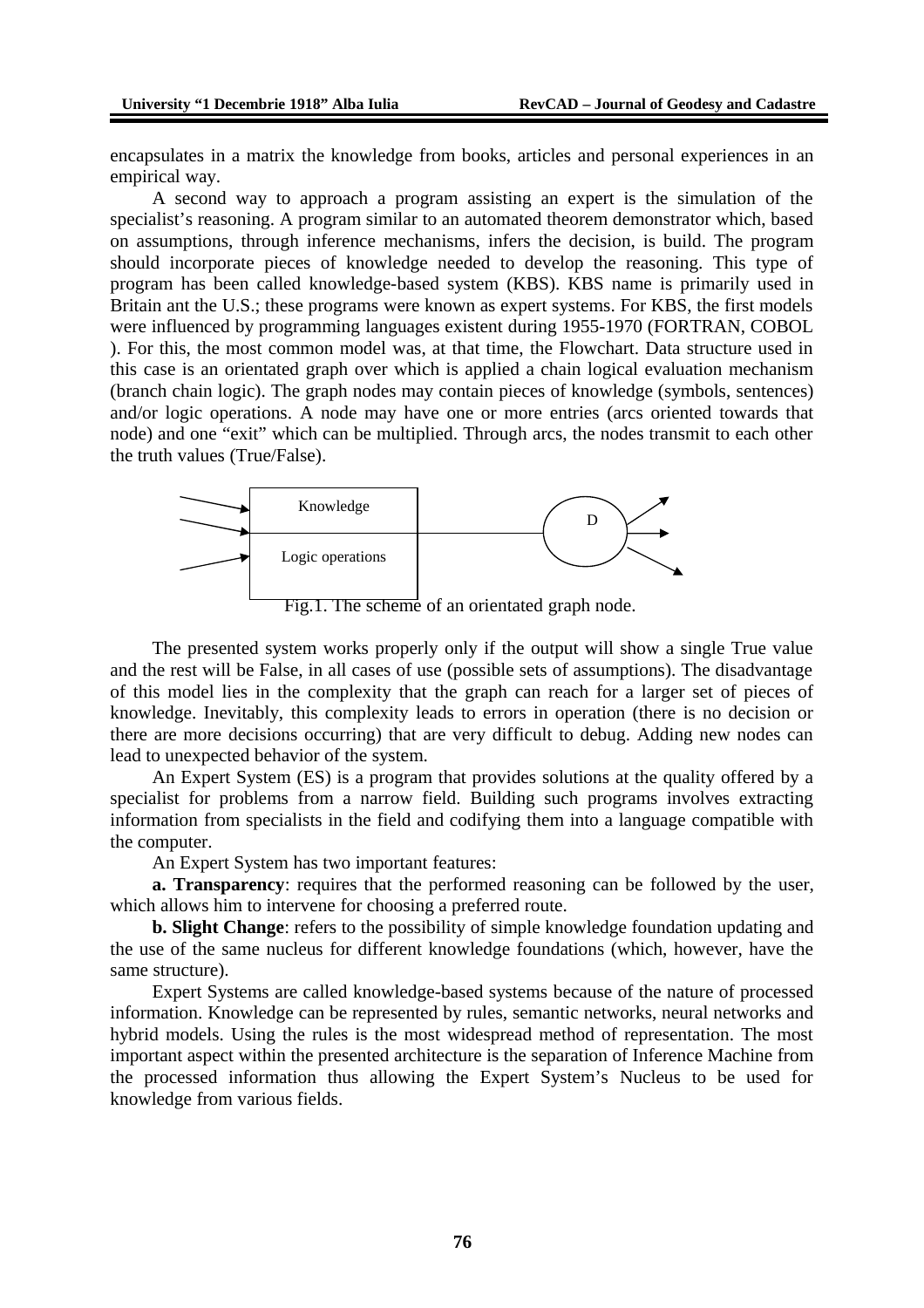

Fig.2. The Structure of an Expert System

## **2. Advantages and restrictions of the Expert Systems:**

#### **Advantages**

Expert Systems work faster than human experts, making faster decisions. Expert Systems contain consistent information (structured in the same way) about an environment subject to hazard; they make the distribution of information to more people at different places possible. Expert Systems don't get bored, don't forget, are not tired and in addition, they enhance the knowledge of the best experts. The Experts Systems can be multiplied, while the formation of new human expert takes time and money. They can be integrated with other systems, can work with incomplete information. Expert Systems are not influenced by the novelty of information. They can provide all data anytime. Fraud and errors can be minimized. Using an Expert System may be a step – or more – ahead of the competition.

The applications of Expert Systems reduce the companies' costs, increase the quality of decision making process, store organizational know-how, resolve the management crises and stimulate the innovation.

### **Restrictions**

Necessary information is not always available. Data collection from experts is difficult. Many experts can have many different, but right, approaches to the same problem. The Expert System users are not accustomed with them, it is possible they might not know the terminology and maybe they can not trust the system and process. When the time is short, the difficulty of assessing the situation occurs. Conclusions can not be verified in terms of fairness. Experts have more common sense, are more creative in unusual situations, they adapt fast to environmental changes. Expert Systems do not realize the situation when there is no solution.

**3. Automatic methods of collecting and processing the measurements for determining the displacement and strain of the horizontal, vertical and spatial vectors used by the Expert Systems.**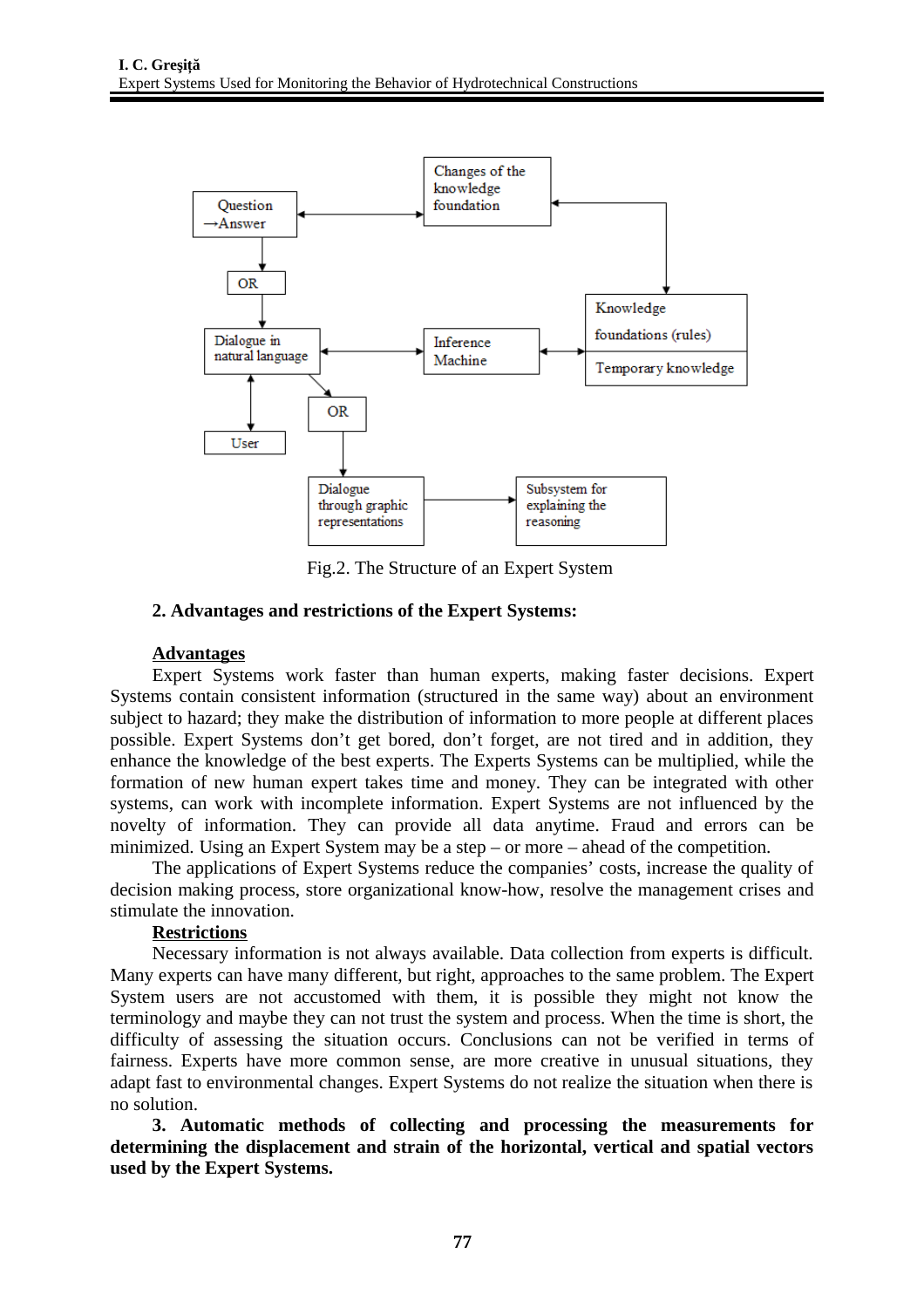The need for more detailed knowledge about the changes in geometric shapes and constructions' space positions, both during the preparation of the projects, for testing the construction components and structures, as well as during implementation and exploitation of buildings, over time, has led to finding and studying the ways that these changes can be determined and advanced. Determining the changes occurred during the operation of a construction is essential for both its safe operation, and for the design of other constructions.

Current technological development allows us to dispose of high precision devices that apply various corrections even when collecting data (temperature, atmospheric pressure, etc.) that allows us to have very accurate data, even from the field phase, for further processing.

Combining GPS technology with the accurate observations of total stations and high precision electronic levels, of gradient sensor, devices for transmitting information via radio waves led to the emergence of some powerful, flexible and interactive monitoring systems for massive constructions, reducing the time for observations and increasing their accuracy.

One of these monitoring expert systems is presented in the following; it is implemented for monitoring the deformations occurring in the body of a dam, and it is also applied for other massive constructions.

The monitoring system consists of:

a) Software for data acquisition and processing;

b) Geodetic Equipment;

c) Measuring and Control Devices (M.C.D.).

Automatic monitoring systems were developed over time by companies producing geodesic equipment. Such a system is based on software that retrieves and processes data from both the M.C.D. installed within and around the dam and from the geodetic robotic instruments. Mainly, the software must meet the following requirements:

- to run under the most common operating system;
- to store data in a relational database;
- to support operations automatically, semi-automatically or on demand;



Fig.3. The interface for data acquisition

to be remotely accesible both in terms of commands and collected data;



Fig.4. Remotely transmitting the data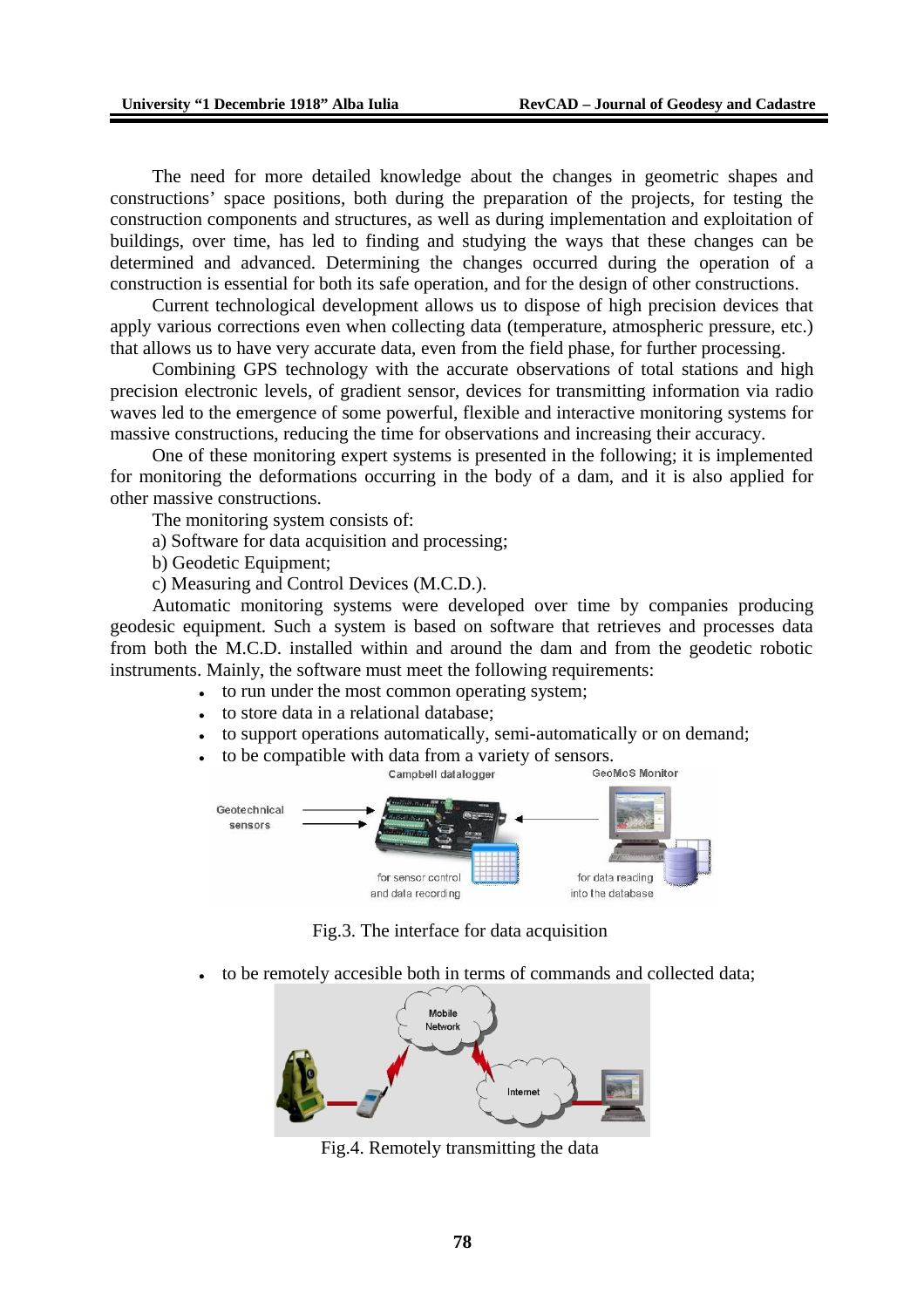- **Total Station Meteo Sensor GPS** Nivel200 **LAN / WLAN LAN/WLAN COM Server 2 COM Server 1**
- to be able to transfer data between different computers;

Fig.5. The network system's accessibility

to be able to automatically restart in case of a blackout;

 to be able to automatically start and stop the sensors and devices that it controls at the beginning and end of each measurements series;



Fig.6. Automatic control system

to be able to retrieve video images in real time from the monitored location.



Fig.7 Video monitoring

Data collected at each measurement cycle consist of directions and angles provided by automatic total stations installed on the pilasters materializing the dam's monitoring network.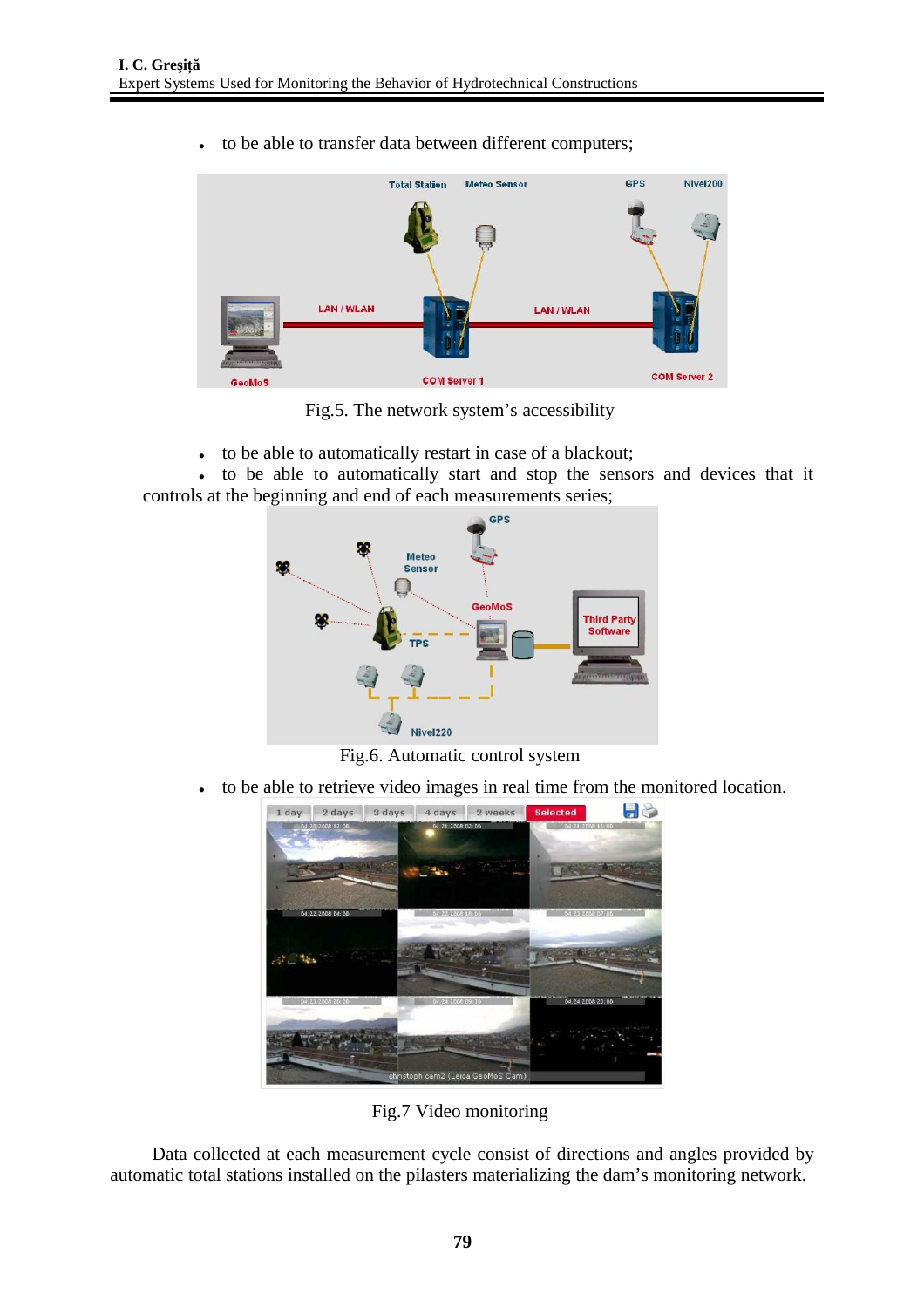Temperature, atmospheric pressure and humidity are also collected and used for the corrections applied to measurements. Intervals at which the automatic measurements are performed are defined by the administrator of the monitoring system according to construction type.

Within the calculation program, the first step is to check the stability of the monitoring network, excluding from the beginning the possibility of obtaining inaccurate coordinates due to the movement of deemed fixed points, and just then calculating the final coordinates.



Fig.8. The software for processing geodetic data

The results are provided in the form of graphs in which are represented the last cycles of measurements, in terms of vertical and horizontal movements of the studied building.



Fig.9. Graphical representation of movements

The program is also able to provide information on real time movements of the construction when it is required by the building administrator. In the case of dams this may be necessary during the lake's drain – fill maneuvers.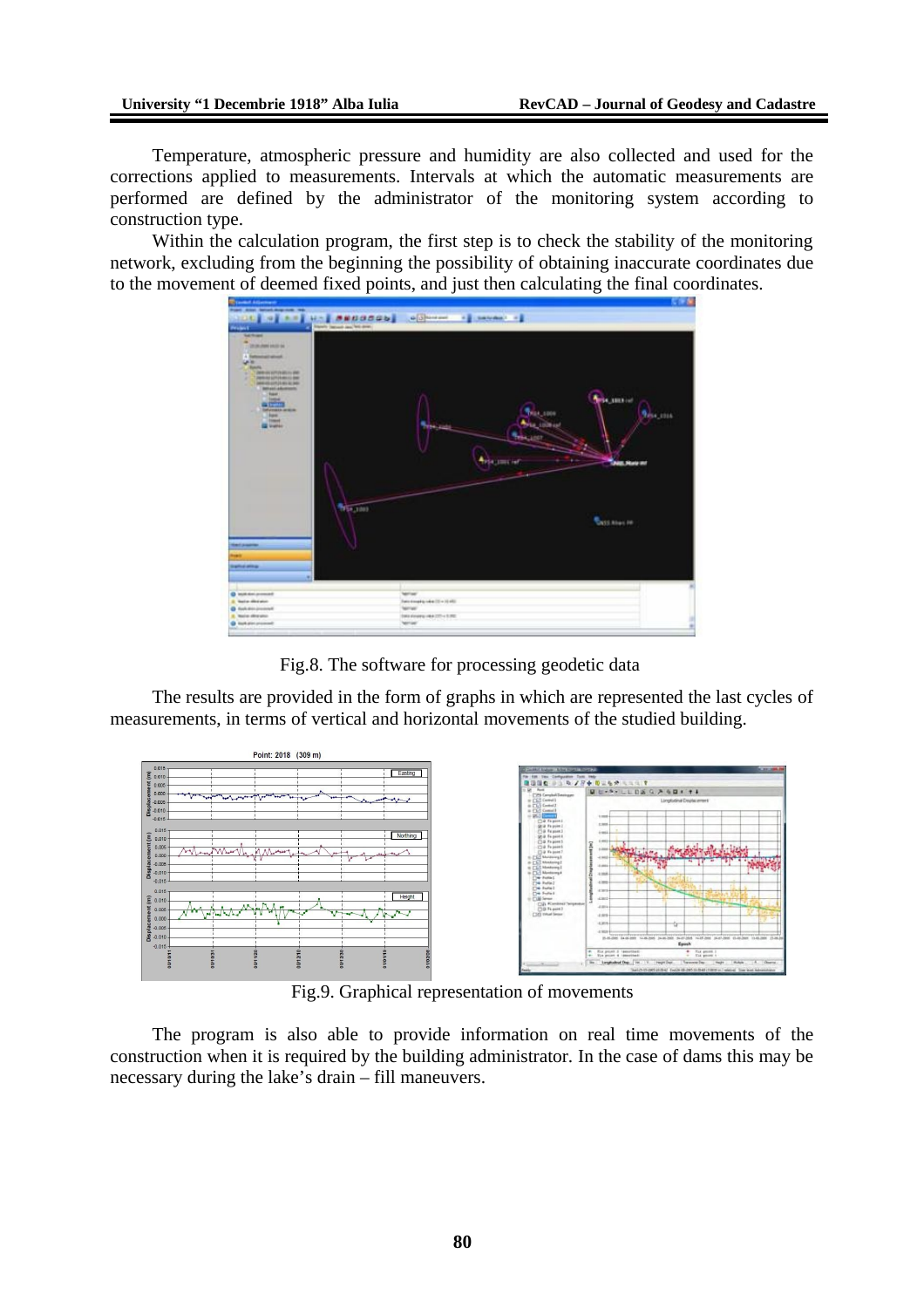

Fig.10. Graphical representation of real time movements

 $\boxtimes$ 

Geodetic equipment which are part of the monitoring system are:

- Robotic total station
- High precision digital levels
- GPS receivers

A completely automated monitoring system includes all three types of geodetic equipment mentioned above plus M.C.D. devices which transmit digital data in a numeric format.

For measuring the angles and distances robotic total stations with automatic recognition of the prism, mounted on the concrete pilasters are used. They are protected by "shelters" with special glass walls allowing the observations; the power supply necessary for the functioning is made from photovoltaic panels.



Fig.11. Fixed robotic total stations

The commands towards the total station but also the measured data are transmitted via radio waves using modems specially designed for this purpose.



Fig.12. Components of the system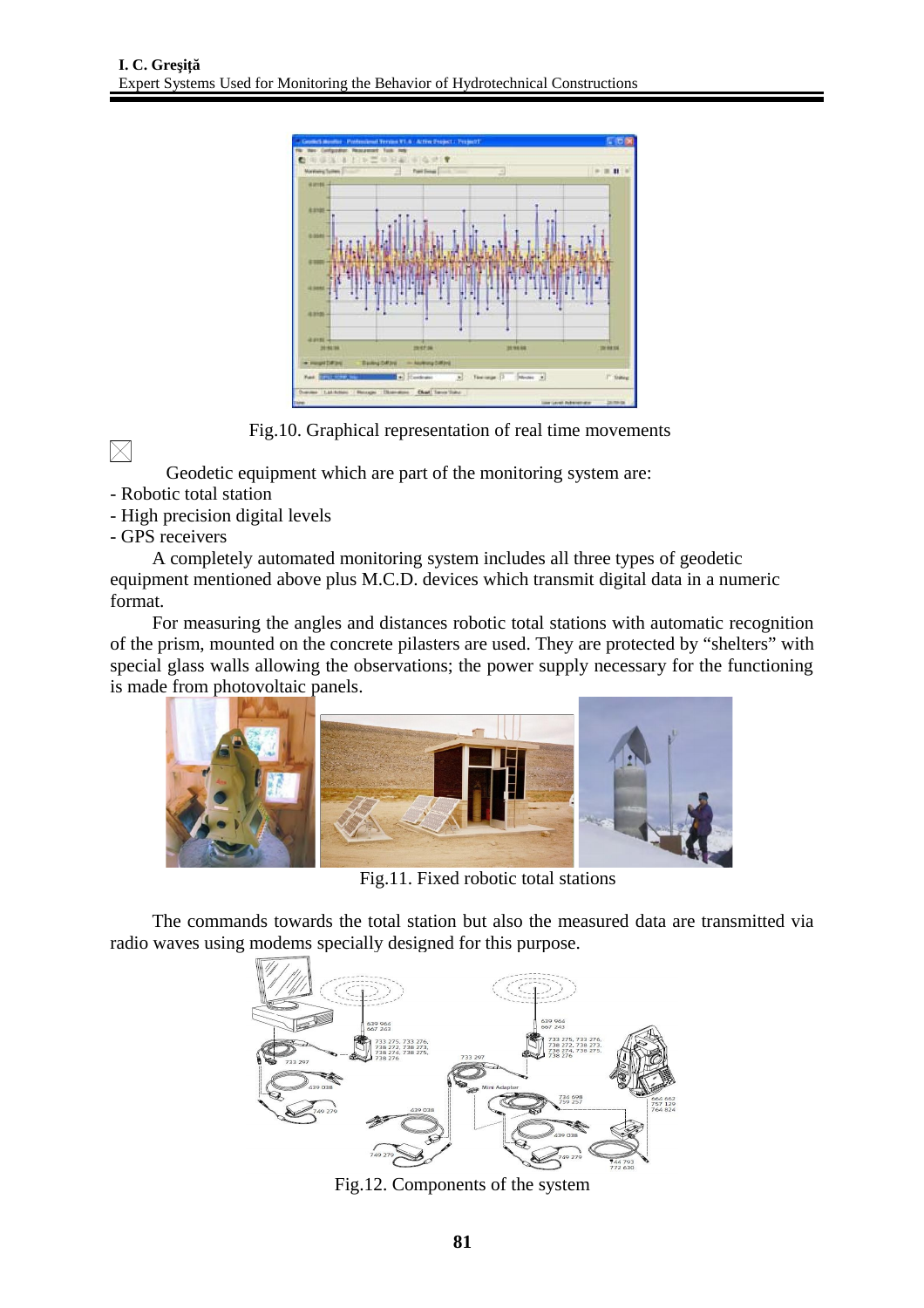In the monitoring points on the dam's body are embedded prisms which are sighted by total stations automatically commanded by data collection software.



Fig.13. Prisms installed within the dam's body

High accuracy levels are used for measuring the subsidence which, as the total stations, run measurement cycles pre-established in data collecting and processing software.

Moreover, for a more precisely calculation, within the monitoring system GPS receivers can be used; at least one of those must be placed at a greater distance from the dam, but not more than three kilometers. The role of GPS receivers is to "awaken" the monitoring system if major movements are detected. The signal from the GPS receiver will "alarm" the monitoring software that will command one or more measurement cycles from which will result the actual movements of the construction.

The GPS receivers work continuously and are also powered by photovoltaic cells.



Fig.14. Alarming system with the help of GPS technology

Corroborating the information provided by all sensors installed on the monitored construction, the monitoring software can generate three levels of alarm by comparing the data obtained with the limitations imposed by the beneficiary.

Thus, if the first alarming level is exceeded, a text message can be sent to the person in charge of the system which, in turn, can verify.

If the second alarm level is exceeded, the optical and acoustic warning systems can be switched on, and the person in charge of the system must decide what measures should be taken.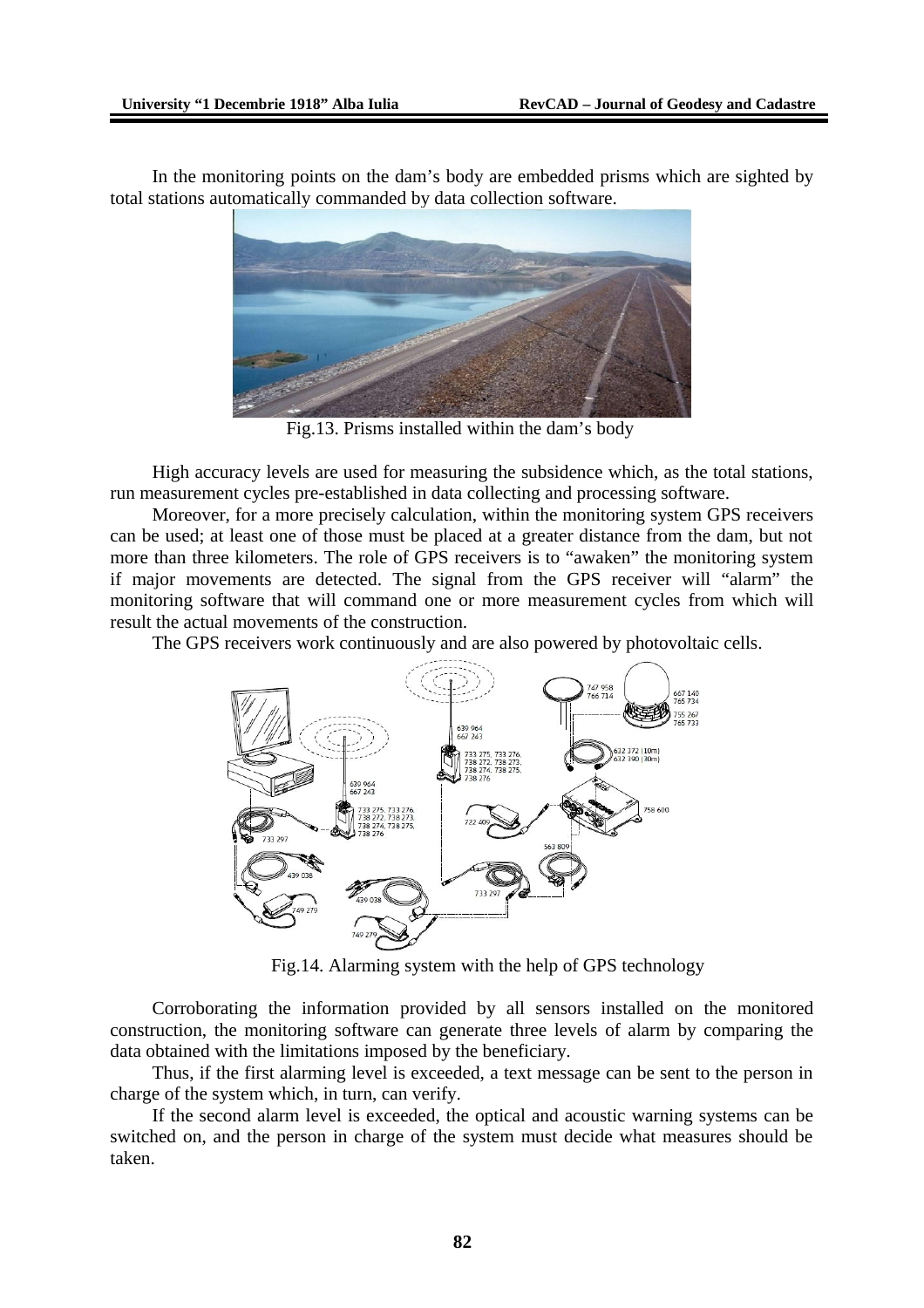If the third alarm level is exceeded, an alarm siren will be operated, the area will be evacuated and, after verifying the data again, the person in charge of the system may inform other authorized agents responsible for the safety of the local population.



Fig.15. Intuitive alarming system

All geodetic equipment described above together with the monitoring software form a complex system that has many advantages compared with the traditional methods of performing a monitoring of the constructions' behavior. The benefits are:

- High precision due to the almost entirely elimination of the human error;

- The possibility of accessing the system from great distance;

- The possibility to perform measurement cycles at much shorter intervals;

- The determination of movements in a very short time and the immediate alarm in case of danger;

- Obtaining and processing data in real time;

- Correlating the geodetic measurements with those provided by the M.C.D.s;
- Lowering the costs with UCC activity.

Considering the above mentioned, the presented system represents a viable alternative of both technical and economical for the traditional system of performing a monitoring of the construction's behavior, and it is recommended for large constructions with a high level of risk if they break down.

## **4. Conclusions**

Increasing the complexity of the decision and the emergence of situations where decision makers must ground optimal decisions in short time using both personal experience and specific methods, but also the available information about the work conducted has raised the question of using a PC in a manner which ensures the obtaining of new knowledge starting from an existent knowledge portfolio. Thus, there emerged the first attempts to use computers for the development and implementation of specific IT systems known as **expert systems (ES)**. **Upgrading the geodetic equipment to its total automation allowed its integration in these expert systems**.

Expert systems are characterized by the management of knowledge, different from databases by the nature of the managed objects, represented by knowledge whose meaning do not come out from the value of stored data, but from their aggregation into a complex structure of summary information. Today, these decisional instruments take the shape of intelligent systems for diagnosis, analysis and decision assistance.

## **5. References**

1. *Szostak-Chrzanowskii, A., Chrzanowskii, A., Massiera, M. - Behavior of Large Earth Dam Combining Monitoring and Finite Element Results;*